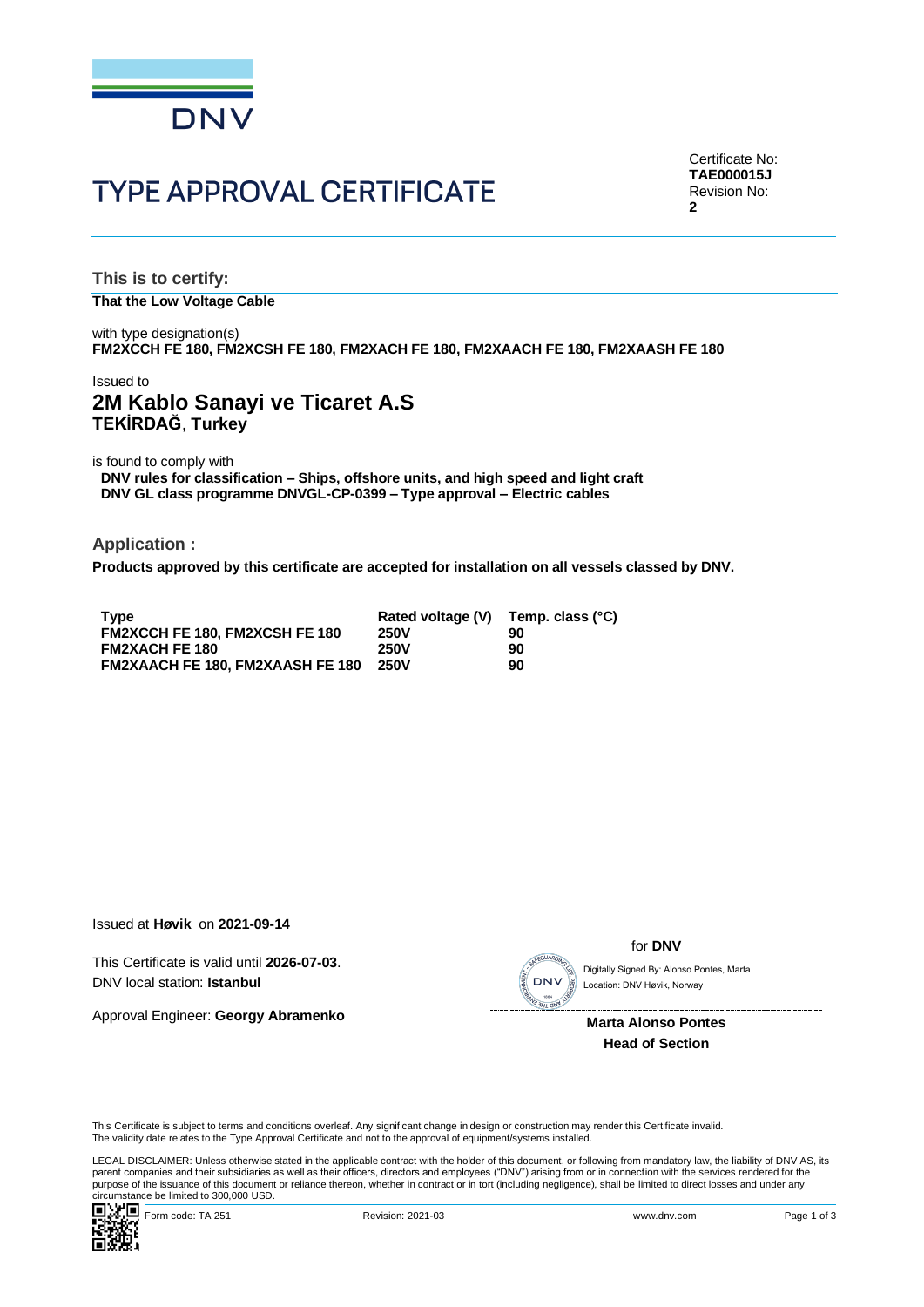

## **Product description**

FM2XCCH FE 180, FM2XCSH FE 180 / FM2XACH FE 180 / FM2XAACH FE 180, FM2XAASH FE 180 250 V

| Construction:                            |                                                                 |
|------------------------------------------|-----------------------------------------------------------------|
| Conductors:                              | Plain annealed stranded copper class 2 or tinned copper class 5 |
| Core insulation:                         | Mica tape $+$ XLPE                                              |
| Individual separator and shielding (for  | Polyester tape + AL-PES tape (with tinned copper drain wire)    |
| $(1)$ and $(18C)$ types):                |                                                                 |
| Overall separator and shielding (for (C) | Polyester tape + AL-PES tape (with tinned copper drain wire)    |
| and $(18C)$ types):                      |                                                                 |
| Inner sheath/ separator:                 | Halogen free filler or polyester tape                           |
| Screen/Armour:                           | Copper wire braiding and drain wire or galvanized steel braid   |
| Outer sheath:                            | SHF <sub>1</sub>                                                |
|                                          |                                                                 |

|        | No of Elements:                  | Cross sectional area $\lceil mm^2 \rceil$ |
|--------|----------------------------------|-------------------------------------------|
| Pairs  | 1 2 3 4 5 7 10 12 16 19 24 27 37 | 0.5 0.75 1 1.5 2.5                        |
| Triads | 1 2 3 4 5 7 10                   | 0,5 0,75 1 1,5 2,5                        |
| Quads  | 1 2 3 4 5 7                      | 0,5 0,75 1 1,5 2,5                        |

### **Application/Limitation**

This cable is fire resistant according to IEC 60331.

The requirements of SOLAS Amendments Chapter II-1, Part D, Reg. 45, 5.2 (provision to be taken to limit Fire Propagation along Bunches of Cables or Wires) are fulfilled without any additional measures.

## **Type Approval documentation**<br>Data sheet: 2M Kablo datasheet re

Data sheet: 2M Kablo datasheet ref. no. 0249-1-15, date 18.01.2016<br>Test reports: 2M Kablo test reports, ref. techdocs 24-32, received 03.0 2M Kablo test reports, ref. techdocs 24-32, received 03.06.2016 Statement of design description change dated 24.05.2021

### **Tests carried out**

| <b>Standard</b> | <b>Issued</b> | <b>General description</b>                              | Limitation              |
|-----------------|---------------|---------------------------------------------------------|-------------------------|
| IEC 60092-350   | 2014-08       | General construction and test methods of power,         |                         |
|                 |               | control and instrumentation cables for shipboard        |                         |
|                 |               | and offshore applications                               |                         |
| IEC 60092-360   | 2014-04       | Electrical installations in ships - Part 360:           |                         |
|                 |               | Insulating and sheathing materials for shipboard        |                         |
|                 |               | and offshore units, power, control, instrumentation     |                         |
|                 |               | and telecommunication cables.                           |                         |
| IEC 60092-376   | 2003-05       | Cables for control and instrumentation circuits         |                         |
|                 |               | 150/250 V (300 V)                                       |                         |
| IEC 60331-21    | 1999-04       | Fire resistance / Circuit integrity - Test for electric | Minimum 180 minutes     |
|                 |               | cables under fire conditions-Circuit integrity - Part   | flame application $+15$ |
|                 |               | 21                                                      | minutes cooling down    |
| IEC 60331-1/2   | 2009-05       | Fire resistance / Circuit integrity - Test for method   |                         |
|                 |               | for fire with shock at temperature of at least 830°C    |                         |
|                 |               | for cables rated up to and including 0,6/1 kV           |                         |
| IEC 60332-3-22  | 2009-02       | Tests on electric and optical fibre cables under        | Bunch test              |
|                 |               | fire conditions - Part 3-22: Test for vertical flame    | Category A              |
|                 |               | spread of vertically-mounted bunched wires or           |                         |
|                 |               | cables - Category A                                     |                         |